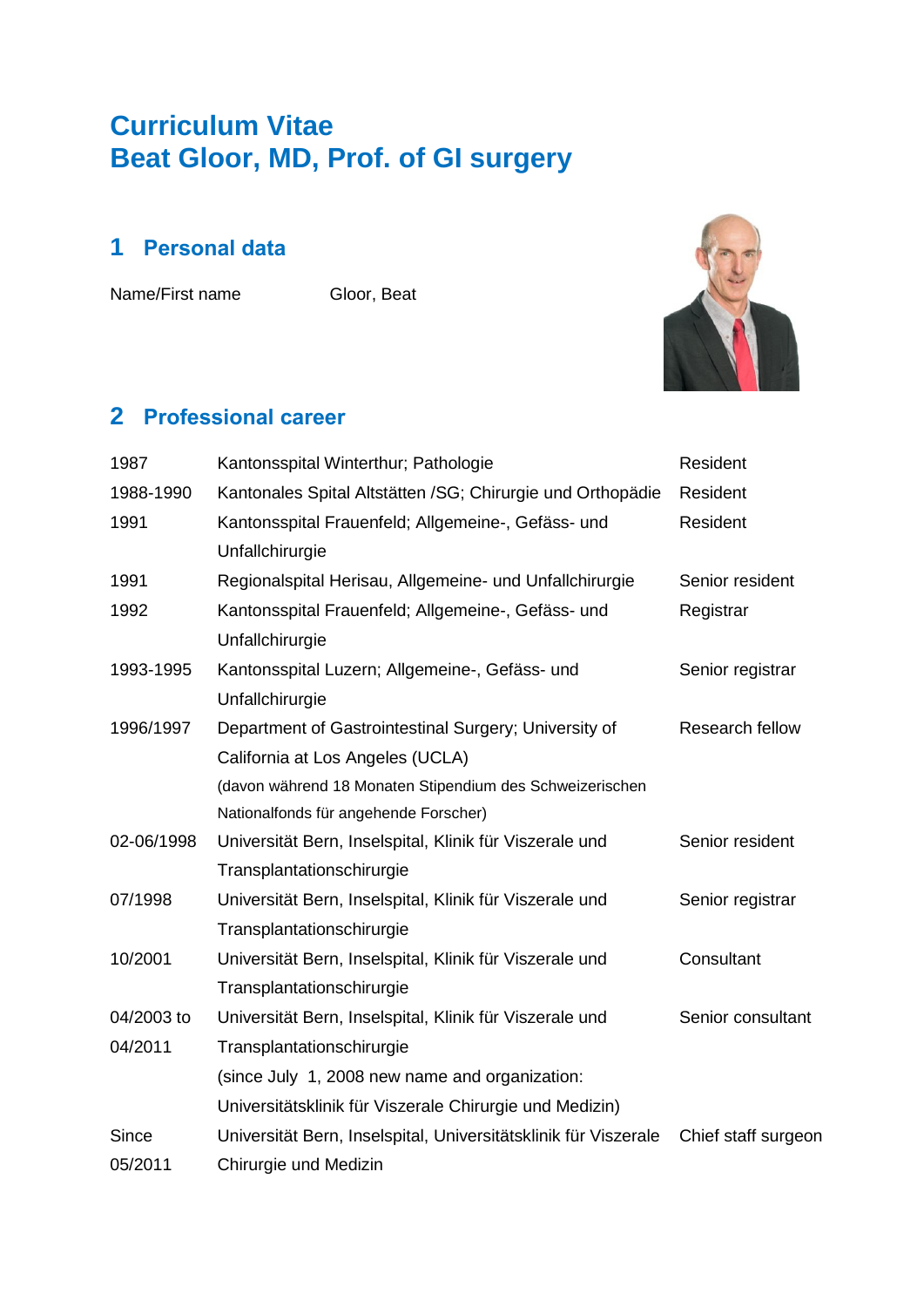### **3 Academic career**

| Medical school, University Zürich      |                                      |
|----------------------------------------|--------------------------------------|
| Medical faculty University Zürich      | Staatsexamen                         |
| Medical faculty University Zürich      | <b>MD</b> thesis                     |
| <b>Swiss society for Surgery</b>       | <b>Board certified</b>               |
| <b>Medical faculty University Bern</b> | Lecturer (Venia docendi) for Surgery |
| Swiss society for visceral Surgery     | Excellence in visceral surgery       |
| <b>Medical faculty University Bern</b> | Associated Professor of Surgery      |
|                                        |                                      |

### **4 Member of Consensus Conferences / co-author of guidelines**

- 2004 International consensus conference on the management of the critically ill patient with severe acute pancreatitis, published 2004 *Crit Care Med. 2004 Dec;32(12):2524-36. Review.*
- 2010 German S3-Consensus guidelines on definition, etiology, diagnosis and medical, endoscopic and surgical management of chronic pancreatitis German Society of Digestive and Metabolic Diseases (DGVS), published 2012 Gastroenterol. 2012 Nov;50(11):1176-224
- 2012 International consensus: Determinant-based classification of acute pancreatitis severity. International multidisciplinary classification of acute pancreatitis severity: the 2013 German edition, published 2013 Gastroenterol. 2013 Jun;51(6):544-50.
- 2013 International consensus meeting on branch duct IPMN, published 2016 [Pathologic Evaluation and Reporting of Intraductal Papillary Mucinous Neoplasms of the](https://www.ncbi.nlm.nih.gov/pubmed/25775066)  [Pancreas and Other Tumoral Intraepithelial Neoplasms of Pancreatobiliary Tract:](https://www.ncbi.nlm.nih.gov/pubmed/25775066)  [Recommendations of Verona Consensus Meeting.](https://www.ncbi.nlm.nih.gov/pubmed/25775066) Ann Surg. 2016 Jan;263(1):162-77.
- 2016 3rd St. Gallen EORTC Gastrointestinal Cancer Conference: Consensus recommendations on controversial issues in the primary treatment of pancreatic cancer, published 2017. Eur J Cancer. 2017 Jul;79:41-49.
- 2018/2019 German S3 guideline on acute and chronic pancreatitis, ongoing

#### **5 Lectures at international meetings** (extract of some important lectures)

- United European Gastroenterology Week, Stockholm Sweden, 22. 26.10.2011 Chairman session on chronic pancreatitis (23.10.2011)
- United European Gastroenterology, Summer school for Gastroenterology, Prague June 7-10, 2012, Management of a pancreatic mass
- United European Gastroenterology Week, Amsterdam, The Netherlands, 20. 24.10.2012 Course director postgraduate course session Management of pancreatic and biliary cancer (20.10.2012)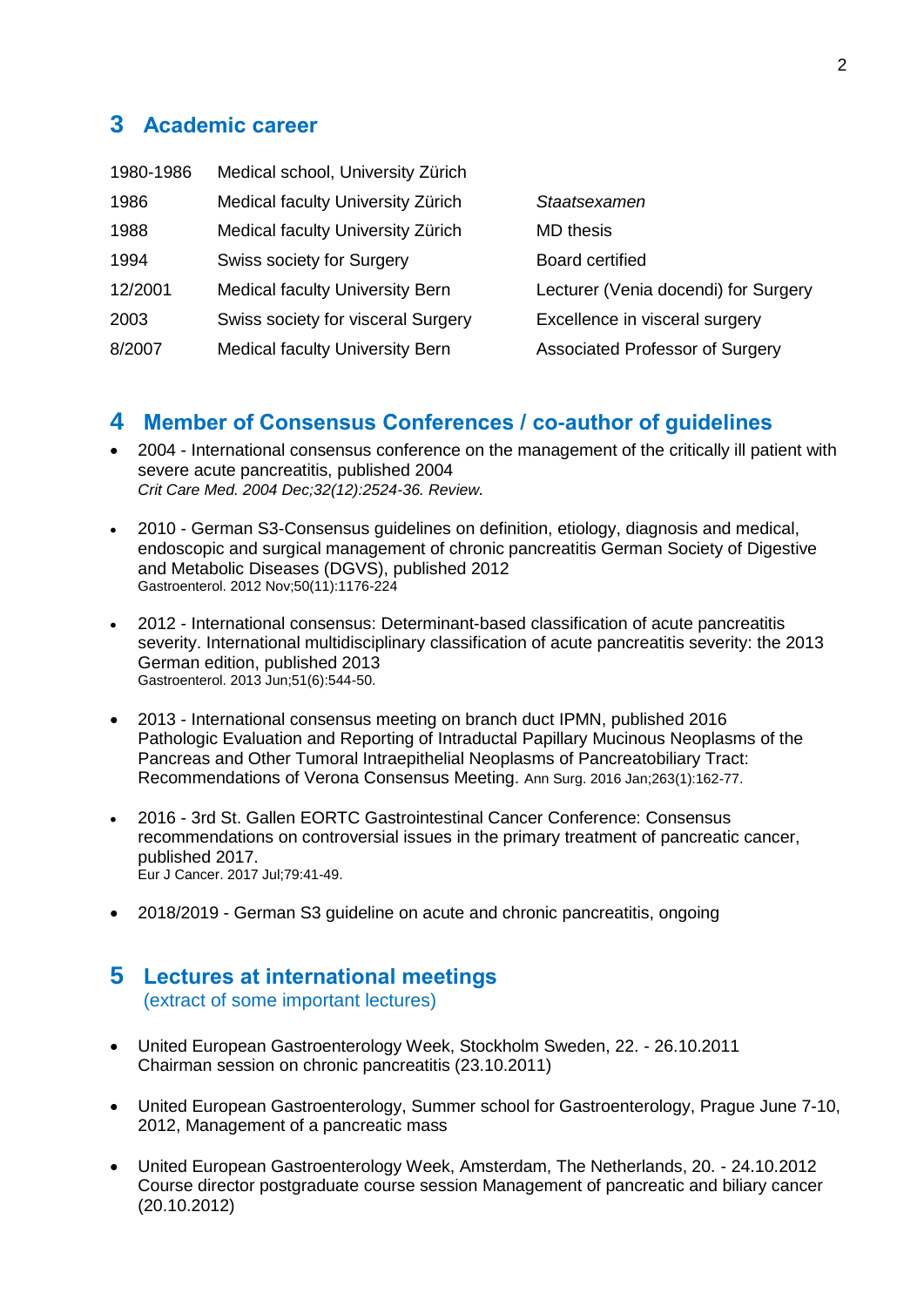- United European Gastroenterology Week, Amsterdam, The Netherlands, 20. 24.10.2012 Chair clinical case session: Gastroenterology and hepatology: upper GI (22.10.2012)
- United European Gastroenterology Week, Amsterdam, The Netherlands, 20. 24.10.2012 Chair lunch session: Adenoma of the papilla vateri: Endoscopic therapy / Surgical therapy (22.10.2012)
- United European Gastroenterology Week, Amsterdam, The Netherlands, 20. 24.10.2012 Chair lunch session: Management of pancreatic collections (23.10.2012)
- Expert participant at the international Consensus conference on Branch duct IPMN, Garda, Verona, Italy, April.22 and 23, 2013
- United European Gastroenterology Week, Oct. 12 16, 2013 Berlin, Germany. Timing of minimal invasive surgery in acute necrotizing pancreatitis.
- European Federation of the International Society of Digestive Surgery. Cluj, Romania, October 30/31, 2014 Cancer of the oesophagus and esophagogastric junction: classification and treatment update.
- Deutscher Pankreasclub, Rostock, Germany, Jan 22/23, 2015 Minimal invasive necrosectomy in severe acute pancreatitis
- European Digestive Surgery, International postgraduate course, Riga, Latvia, Mai 14-16, 2015 Video session:Laparoscopic liver resection
- United European Gastroenterology Week, Oct. 25 28, 2015 Barcelona, Spain. Preoperative management of esophageal obstruction

### **6 Memberships / Awards / Editorial work**

- 1. Swiss Society of Surgery (SGC)1994
- 2.. European Digestive Surgery (EDS; 1999)
- 3. Society for Surgery of the Alimentary Tract (SSAT; 1999)
- 4. Swiss Society for Visceral Surgery (SGVC 2000)
- 5. Swiss Association for Laparoscopic and Thoracoscopic Surgery (2001)
- 6. Council member European Digestive Surgery EDS (2009-) President of the scientific committee 1/2010 – 12/2012.
- 7. Member scientific committee United European Gastroenterology ueg 12/2009 6/2013.

#### **Scientific awards**

- Mai G, Gloor B, Uhl W, Muller CA, Tcholakov O, Büchler MW. Routine antibiotic prophylaxis in necrotizing pancreatitis increased gram-positive infections. Digestion 1999; 60:389.European Pancreas Club Award in Clinical Pancreatic Science 1999; Lüneburg, Germany
- Gloor B, Angst E, Wagner MM, Candinas D. Surgical technique of laparoscopic transgastric pancreatico-gastrostomy in severe acute pancreatitis. Videopreis der Schweizerischen Gesellschaft für Viszeralchirurgie 2007